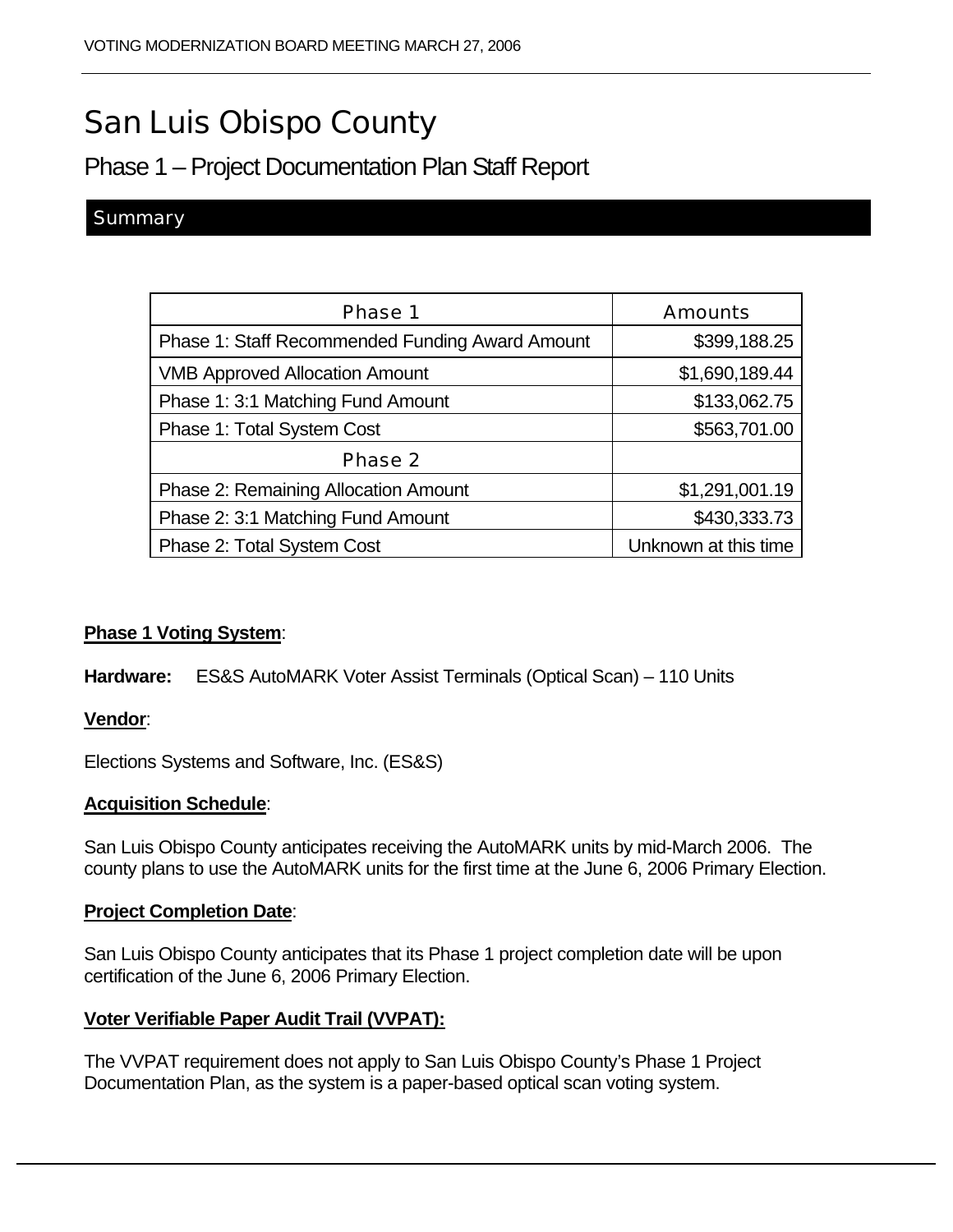VOTING MODERNIZATION BOARD MEETING MARCH 27, 2006

San Luis Obispo County Phase 1 – Project Documentation Plan Staff Report

### **Staff Report**:

San Luis Obispo County's Phase 1 Project Documentation Plan meets the requirements for completeness. The ES&S AutoMARK Voter Assist Terminals are certified for use in California.

San Luis Obispo County will continue to use its existing Diebold AccuVote Optical Scan Precinct Ballot Tabulators voting equipment. The county plans to augment this optical scan equipment with the placement of one AutoMARK Voter Assist Terminal unit in every polling place in San Luis Obispo County. San Luis Obispo County believes that the deployment of Phase 1 AutoMARK Voter Assist Terminal optical scan units will bring the county into compliance with the Help America Vote Act (HAVA) and the state accessibility requirements, as the AutoMARK units allow voters with a variety of disabilities to vote privately and independently.

San Luis Obispo County will be required to conform to the Secretary of State's October 5, 2005 directive regarding requirements for voting systems. Specifically, San Luis Obispo County will be allowed to use the above-stated multiple independently tested and certified voting systems together to meet federal and state requirements so long as their interface is limited to exchange of aggregated vote totals.

San Luis Obispo County plans to conduct a voter education and outreach program for voters in the county on how to use the new AutoMARK voting equipment. The county will incorporate elements of its outreach program into its training modules and is also in the process of developing an online training course. The county is considering designating specific poll workers to serve as AutoMARK specialists on Election Day. The county plans to solicit feedback from poll workers and voters via surveys and will use these responses to evaluate the new AutoMARK voting system units.

During the Phase 2 portion of San Luis Obispo County's voting system modernization plan, the county intends to purchase the ES&S optical scan equipment to be used with the AutoMARK to fully integrate the voting systems and elections processing in the county. San Luis Obispo County does not intend to complete its Phase 2 plan until after the November 2006 election.

San Luis Obispo County will only receive VMB payments once it has submitted detailed invoices for its certified voting equipment. Please note that the staff-proposed funding award is based upon allowable reimbursement under Proposition 41 for voting equipment hardware and software only. The election support services and installation line items listed in the San Luis Obispo County contract with ES&S would not be covered as a reimbursable claim under Proposition 41.

#### **Staff Recommendation**:

It is our recommendation that San Luis Obispo County's Phase 1 Project Documentation Plan be approved and a Funding Award letter be issued in the amount of \$399,188.25.